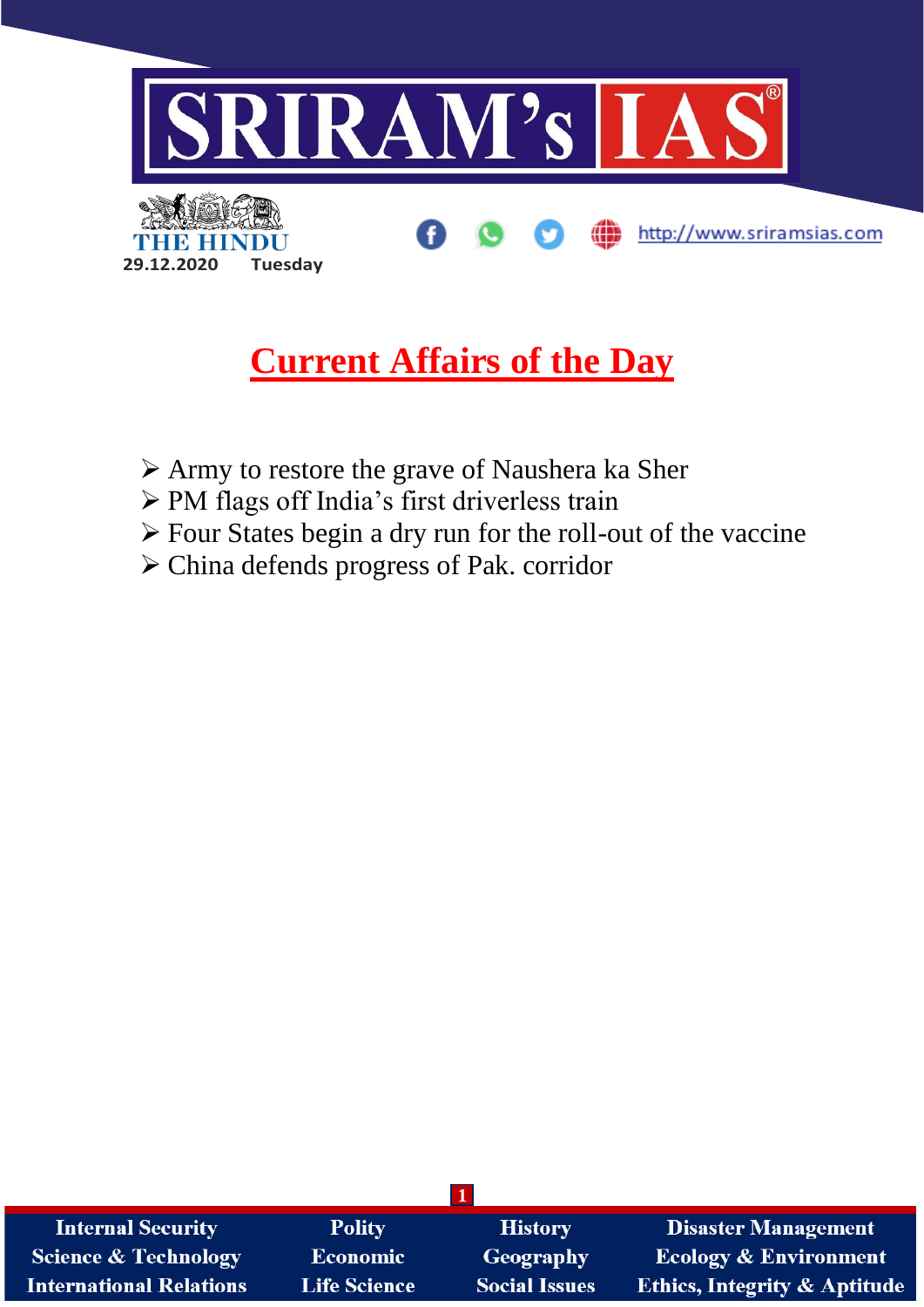

## **Highlights:**

- 1. After it came to light that the grave of Naushera ka Sher Brigadier Mohammad Usman, the senior-most officer killed in the first India-Pakistan war of 1947-48, was damaged, an Army source said it was looking into the issue and the grave will be restored soon. The grave is located on the Jamia Millia Islamia (JMI) campus.
- 2. Brig. Usman was one of only 18 Brigadiers in the Army at the time of Independence and was posthumously awarded the Maha Vir Chakra for his gallant action during the 1947-48 war.

# **PM flags off India's first driverless train**

## **Highlights:**

- 1. Prime Minister Narendra Modi on Monday inaugurated the country's first driverless train on the Delhi Metro's Magenta Line.
- 2. Stating that unlike previous regimes, his government has taken steps towards urbanisation, Mr Modi said that by 2025 metro services will expand to 25 cities across India from the current 18.
- 3. The Prime Minister said that the expanding metro network was an indication of "ease of living" among the citizens.
- 4. In cities where passenger numbers are less, work is being done on the MetroLite version. Similarly, MetroNeo is being planned in cities where the ridership is less. It would be built at 25% cost of the normal metro. Also, for cities where there are large water bodies, a system of Water Metro is being worked upon.
- 5. The National Common Mobility Card was also introduced by Mr Modi for use on the Airport Express Line. The NCMC will give access to all modes of transport and will help do away with long queues for tokens.

| <b>Internal Security</b>        | <b>Polity</b>       | <b>History</b>       | <b>Disaster Management</b>              |  |  |  |
|---------------------------------|---------------------|----------------------|-----------------------------------------|--|--|--|
| <b>Science &amp; Technology</b> | <b>Economic</b>     | Geography            | <b>Ecology &amp; Environment</b>        |  |  |  |
| <b>International Relations</b>  | <b>Life Science</b> | <b>Social Issues</b> | <b>Ethics, Integrity &amp; Aptitude</b> |  |  |  |